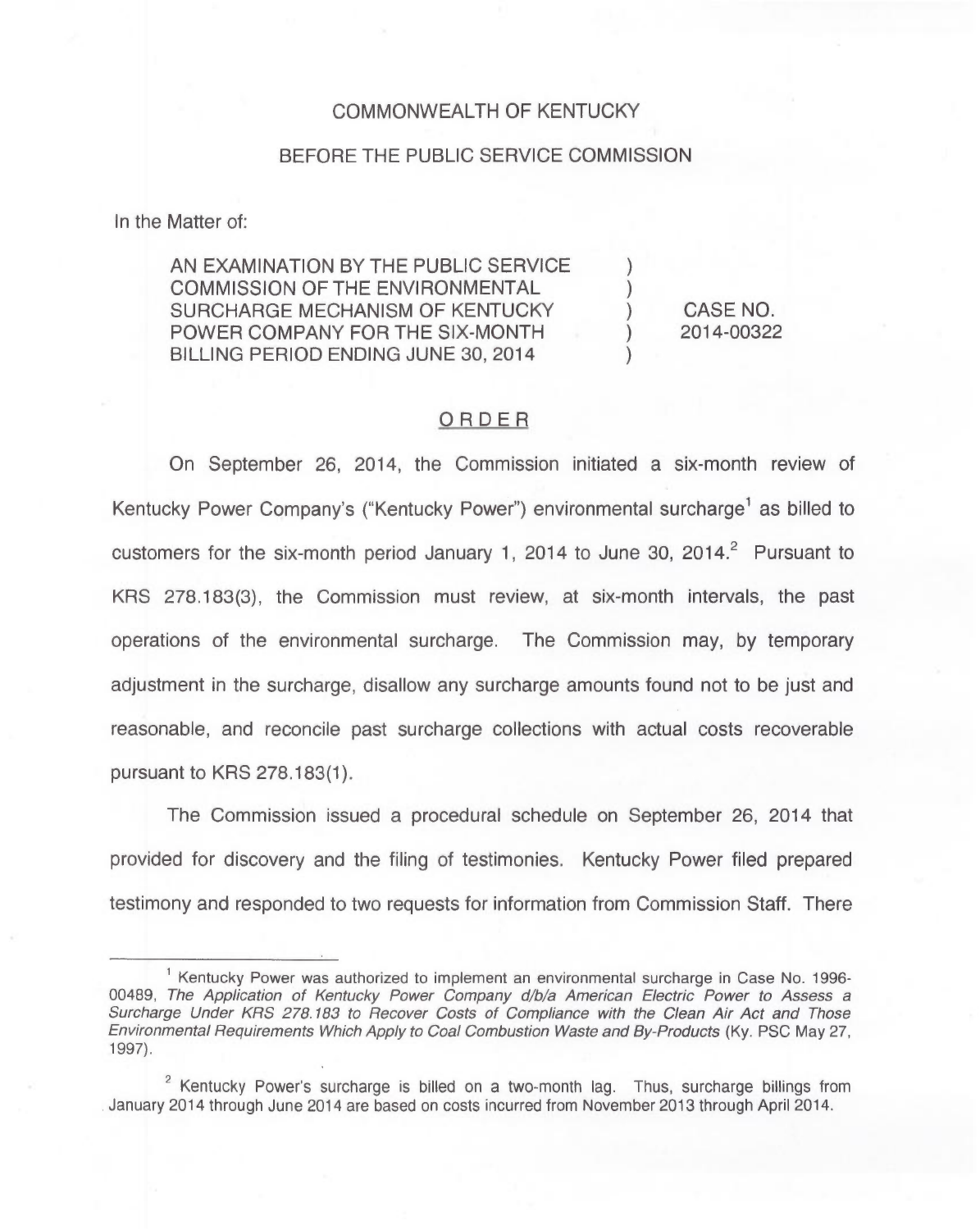were no requests for intervention in this proceeding. On January 5, 2015, Kentucky Power filed a notice that it waived a hearing in this matter and requested that this case be submitted for decision by the Commission on the record. Since there are no intervenors in this case and a hearing is not necessary in the public interest, the Commission will adjudicate this case based on the evidence of record.

#### SURCHARGE ADJUSTMENT

The Commission's September 26, 2014 Order initiating this case indicated that, since the period under review in this proceeding may have resulted in over- or underrecoveries, the Commission would entertain proposals to adopt one adjustment factor to net all over- or under-recoveries. Kentucky Power did not propose any additional overor under-recovery for the review period. Having reviewed the record, the Commission finds Kentucky Power's determination that it did not have any additional over- or underrecovery for the review period to be reasonable.

Kentucky Power stated that the average residential customer's monthly usage for this review period was  $1,418$  kWh.<sup>3</sup> Since Kentucky Power determined it did not have any over- or under-recovery for the review period, there will be no additional impact on an average residential customer's bill.

## RATE OF RETURN

In Case No. 1996-00489, the Commission found that the debt portion of Kentucky Power's weighted average cost of capital should be reviewed and reestablished during each six-month review case, and that the rate of return on common equity would remain fixed and subject to review during the two-year environmental

 $-2-$ 

<sup>&</sup>lt;sup>3</sup> Kentucky Power's response to Commission Staff's First Request for Information ("Staff's First Request"), Item 8.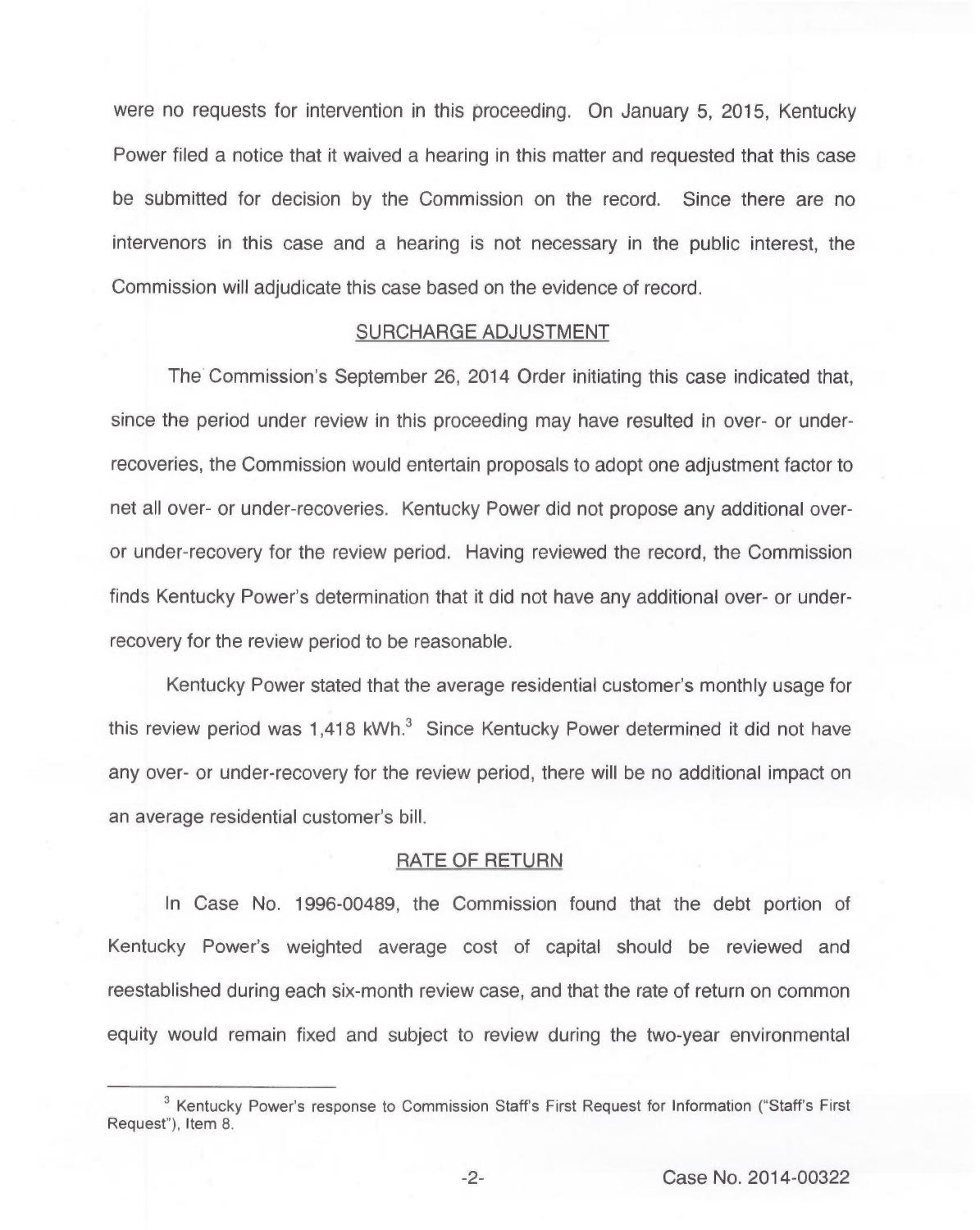surcharge reviews. The weighted average cost of capital constitutes the rate of return applicable to Kentucky Power's environmental compliance rate base.<sup>4</sup>

Kentucky Power provided the outstanding balances for its long-term debt, shortterm debt, accounts receivable financing, and common equity as of April 30, 2014, the last expense month of the review period. It also provided the blended interest rates for the long-term debt, short-term debt, and accounts receivable financing as of April 30, 2014.<sup>5</sup> Using this information, along with the last approved return on equity of 10.50 percent,<sup>6</sup> Kentucky Power calculated a weighted average cost of capital, before income tax gross-up, of  $7.52$  percent.<sup>7</sup> Kentucky Power also provided its updated income tax gross-up factor of  $1.5754$ ,<sup>8</sup> reflecting the methodology approved in Case No. 2005-00068.<sup>9</sup>

The Commission has reviewed Kentucky Power's determination of its weighted average cost of capital and finds the 7.52 percent calculation to be reasonable. The Commission has also reviewed the determination of the income tax gross-up factor of 1.5754 and finds that it is consistent with the approach approved in Case No. 2005- 00068. Therefore, the Commission finds that the weighted average cost of capital of

 $8$  Id.

Case No. 1996-00489, Kentucky Power Company (Ky. PSC May 27, 1997), Final Order at 26. This weighted average cost of capital is applied only to the environmental compliance rate base associated with plant installed at Kentucky Power's Big Sandy generating units.

 $<sup>5</sup>$  Kentucky Power's response to Staff's First Request, Item 3.</sup>

<sup>&</sup>lt;sup>6</sup> Case No. 2009-00459, Application of Kentucky Power Company for a General Adjustment of Electric Rates (Ky. PSC June 28, 2010).

 $7$  Kentucky Power's response to Staff's First Request, Item 3.

<sup>&</sup>lt;sup>9</sup> Case No. 2005-00068, Application of Kentucky Power Company for Approval of an Amended Compliance Plan for Purposes of Recovering Additional Costs of Pollution Control Facilities and to Amend its Environmental Cost Recovery Surcharge Tariff (Ky. PSC Sept. 7, 2005).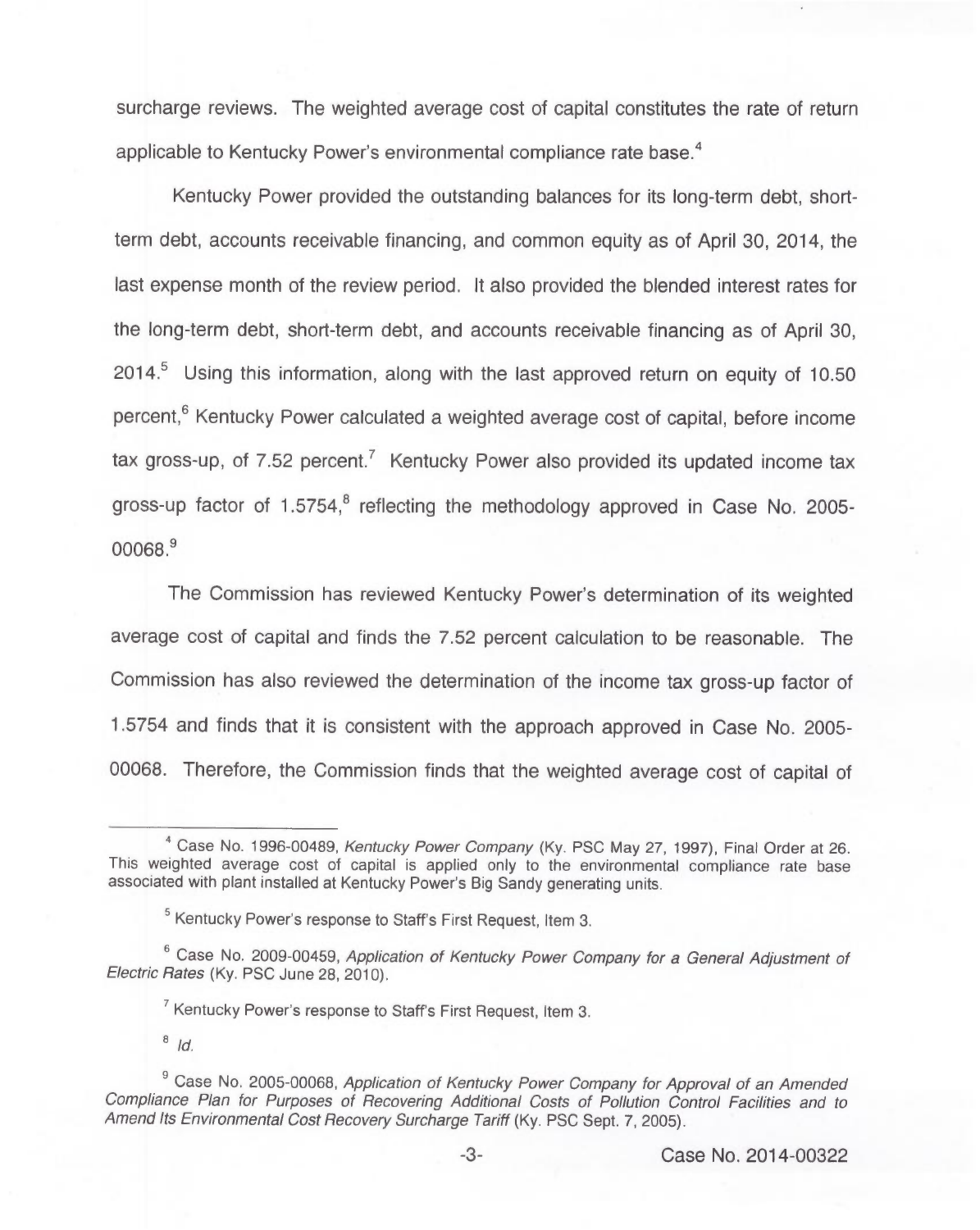7.52 percent and the income tax gross-up factor of 1.5754, which produces an overall grossed-up return of 10.42 percent,<sup>10</sup> should be used in all monthly environmental surcharge filings subsequent to the date of this Order. Since the terms of the Settlement Agreement in Case No. 2012-00578<sup>11</sup> require Kentucky Power to maintain the environmental surcharge factor at zero percent until changed by the Commission, Kentucky Power's customers will not be impacted by updating its weighted average cost of capital.

## OTHER ITEMS

Two developments affecting Kentucky Power's long term operation of its environmental surcharge occurred in conjunction with the beginning of this review period. Effective December 31, 2013, Kentucky Power acquired an undivided 50 percent interest in Units <sup>1</sup> and 2 of the Mitchell generation station located in Moundsville, West Virginia.<sup>12</sup> As a result of the acquisition, Kentucky Power became responsible for its pro rata share of the Mitchell generating units' environmental expenses. Certain environmental related projects at Mitchell had previously been

<sup>12</sup> Id., Final Order at 9.

<sup>10&</sup>lt;br><sup>10</sup> Kentucky Power's response to Staff's First Request, Item 3.

<sup>&</sup>lt;sup>11</sup> Case No. 2012-00578, Application of Kentucky Power Company for (1) A Certificate of Public Convenience and Necessity Authorizing the Transfer to the Company of an Undivided Fifty Percent Interest in the Mitchell Generating Station and Associated Assets; (2) Approval of the Assumption by Kentucky Power Company of Certain Liabilities in Connection with the Transfer of the Mitchell Generating Station; (3) Declaratory Rulings; (4) Deferral of Costs Incurred in Connection with the Company's Efforts to Meet Federal Clean Air Act and Related Requirements; and (5) AII Other Required Approvals and Relief (Ky. PSC Oct. 7, 2013), Final Order, Appendix <sup>A</sup> at 6.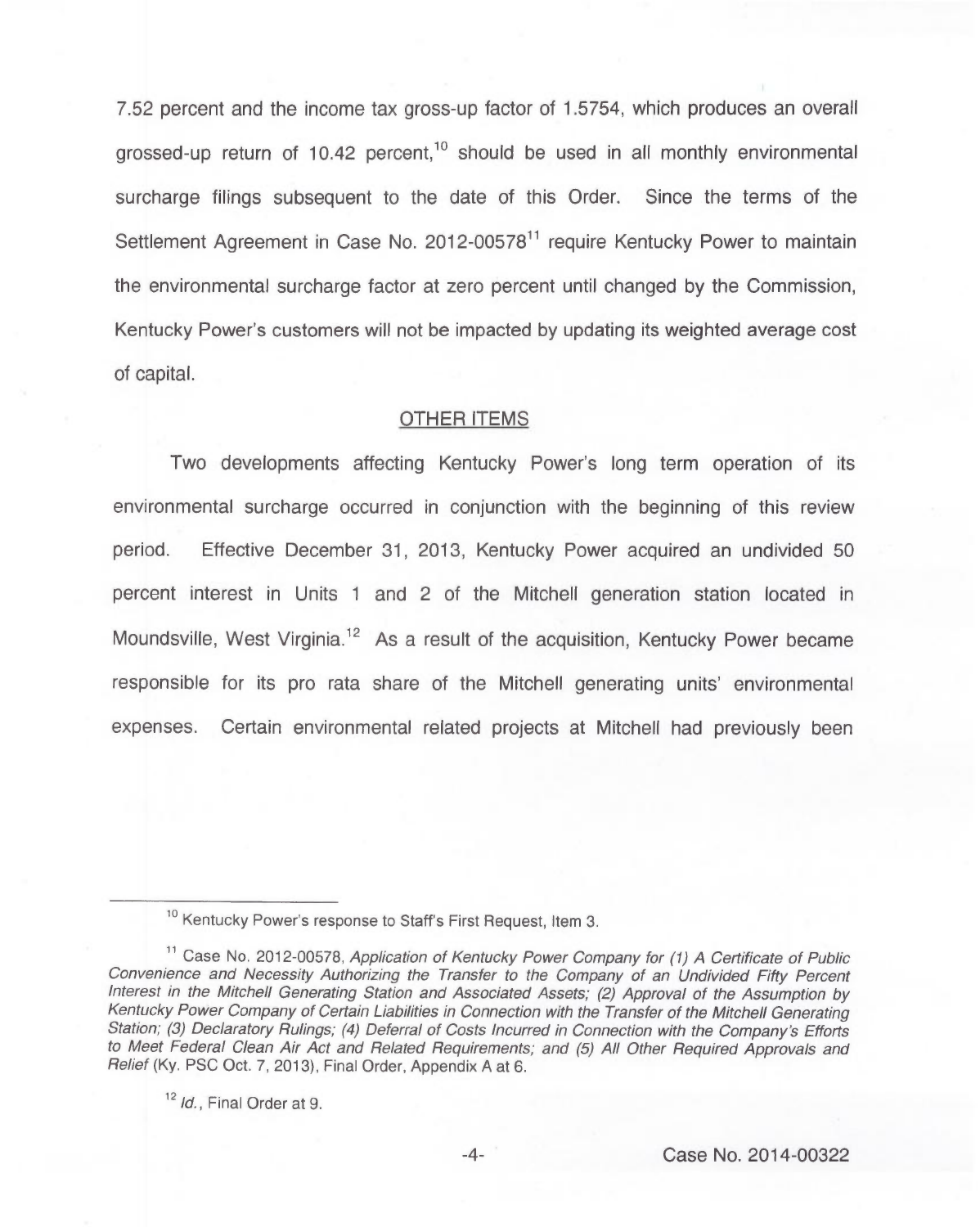included in Kentucky Power's  $2005^{13}$  and  $2007^{14}$  Compliance Plans and related costs were being recovered through the environmental surcharge due to Kentucky Power's participation in the AEP-East Pool Agreement. Kentucky Power stated that the termination of the AEP-East Pool Agreement, on January 1, 2014, resulted in the elimination of related environmental expenses from its compliance plan. Kentucky Power has not recovered any environmental expenses incurred at Mitchell since the acquisition. Subsequently, Kentucky Power filed an amended environmental compliance plan in case 2014-00396<sup>15</sup> to recover its share of Mitchell's environmental costs through the environmental surcharge.

Kentucky Power states that due to the termination of the AEP-East Pool Agreement, it is no longer "responsible for its proportionate share (termed Member Load Ratio) of, among other expenses, the environmental expenses associated with the AEP-East Pool Agreement member companies' generating units."<sup>16</sup> As a result of the termination of the AEP-East Pool Agreement, Kentucky Power discontinued use of the forms and lines in the monthly environmental surcharge filing that reflected AEP-East Pool Agreement-related environmental costs. The Commission has reviewed and finds

<sup>&</sup>lt;sup>13</sup> Case No. 2005-00068, Kentucky Power Company (Ky. PSC Oct. 17, 2005).

<sup>&</sup>lt;sup>14</sup> Case No.2006-00307, The Application of Kentucky Power Company for Approval of an Amended Compliance Plan for Purposes of Recovering Additional Costs of Pollution Control Facilities and to Amend Its Environmental Cost Recovery Surcharge Tariff (Ky. PSC Jan. 24, 2007).

<sup>&</sup>lt;sup>15</sup> Case No. 2014-00396, Application of Kentucky Power Company for: (1) A General Adjustment of Its Rates for Electric Service; (2) An Order Approving Its 2014 Environmental Compliance Plan; (3) An Order Approving Its Tariffs and Riders; and (4) An Order Granting all Other Required Approvals and Relief (Ky. PSC filed Dec. 23, 2014).

<sup>&</sup>lt;sup>16</sup> Direct Testimony of Amy J. Elliott at 4. Participants in the AEP-East Pool Agreement were Appalachian Power Company, Kentucky Power Company, Indiana-Michigan Power Company, Ohio Power Company, and American Electric Power Service Corporation as agent.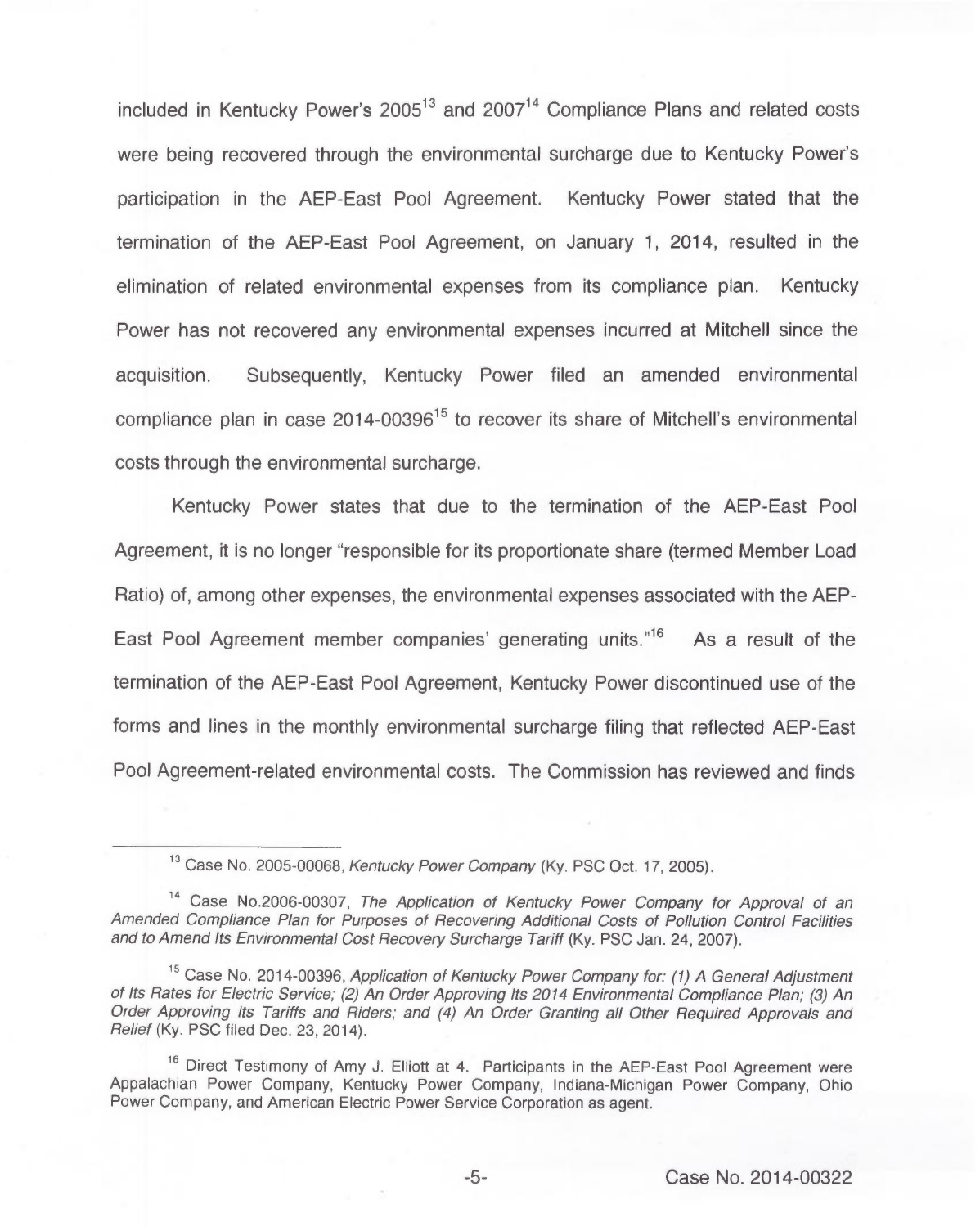reasonable Kentucky Power's decision to remove the AEP-East Pool Agreement-related forms from the monthly environmental surcharge reports.

IT IS THEREFORE ORDERED that:

 $1.$ Pursuant to the terms of the Settlement Agreement in Case No. 2012- 00578 and the Commission's Order in Case No. 2013-00325," Kentucky Power's environmental surcharge billing factor will remain at zero percent until changed by the Commission.

2. Kentucky Power's determination that it had no additional over- or underrecovery for the review period is approved.

3. Kentucky Power shall use a weighted average cost of capital of 7.52 percent, an income tax gross-up factor of 1.5754, a return-on-equity rate of 10.50 percent, and an overall grossed-up return of 10.42 percent in all monthly environmental surcharge filings subsequent to the date of this Order.

4. The charges and credits determined by Kentucky Power through its environmental surcharge for the period January 1, 2014 through June 30, 2014 are approved.

5. Kentucky Power's removal of the forms and lines that reflected AEP-East Pool Agreement-related environmental costs from the monthly environmental surcharge report is approved.

<sup>&</sup>lt;sup>17</sup> Case No. 2013-00325, An Examination by the Public Service Commission of the Environmental Surcharge Mechanism of Kentucky Power Company for the Two-Year Billing Period Ending June 30, 2013 (Ky. PSC Apr. 29, 2014).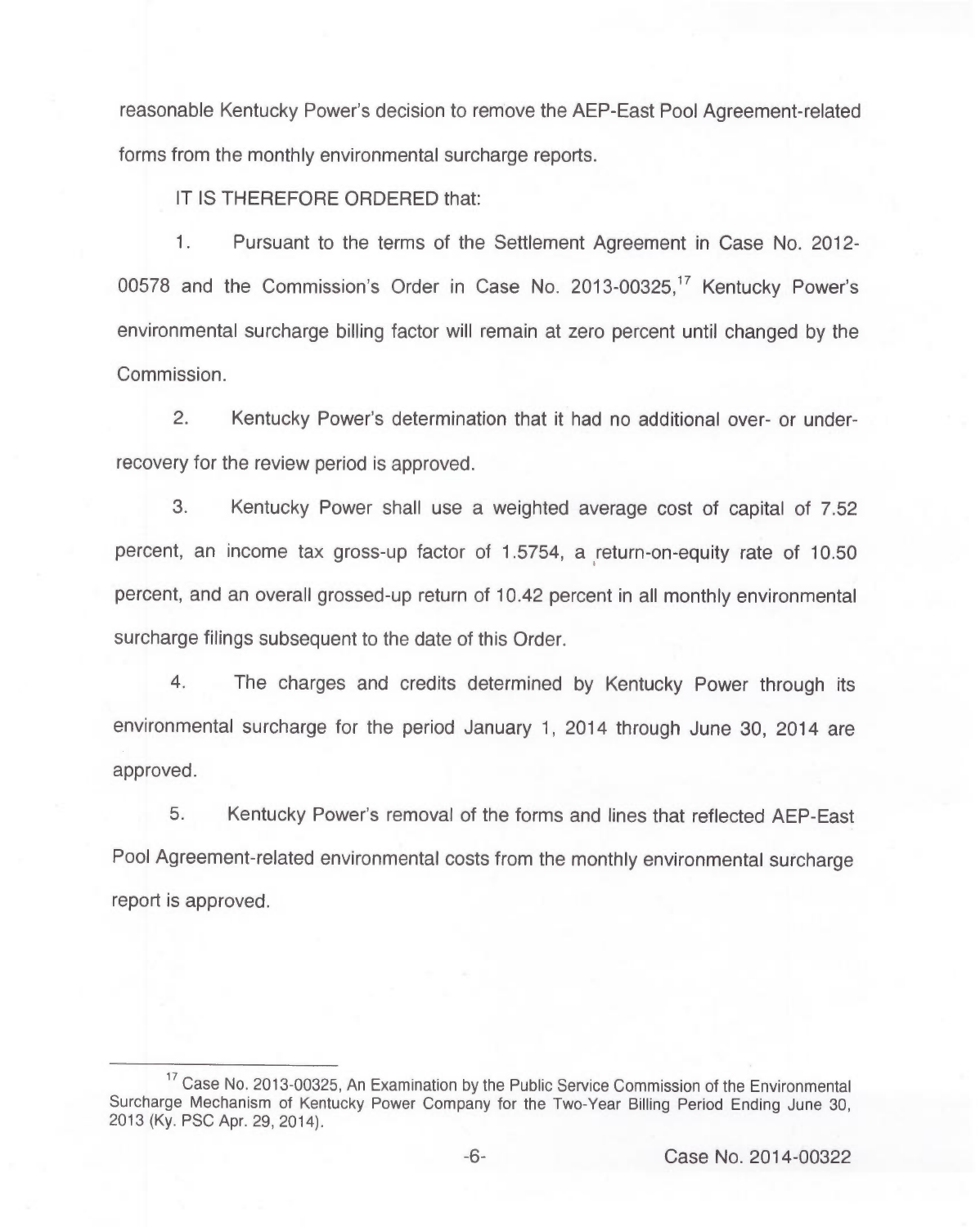| By the Commission                     |
|---------------------------------------|
| <b>ENTERED</b>                        |
| <b>MAR 06 2015</b>                    |
| KENTUCKY PUBLIC<br>SERVICÉ COMMISSION |

ATTEST:

Dephaire Ball for JD Feshaire

Case No. 2014-00322